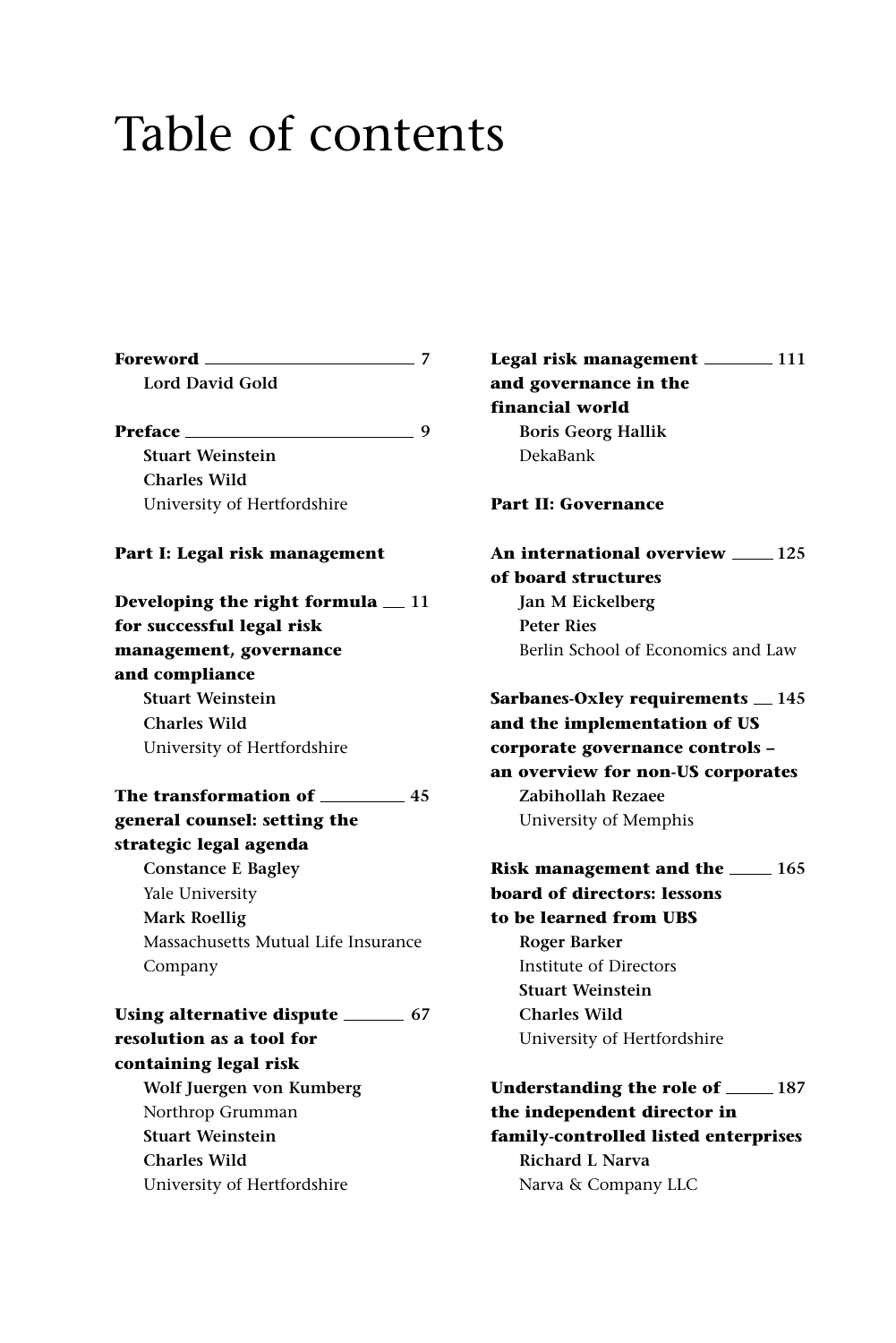| Corporate social __ | 201 |
|---------------------|-----|
| responsibility      |     |
| Richard Smerdon     |     |

*CHH Corporate Governance Handbook*

**'Tone at the top' and 219 corporate governance Peter Giblin** Cass Business School

## **Part III: Compliance**

## *Bribery and corruption*

**The Foreign Corrupt 229 Practices Act: compliance to protect business clients globally Aaron Schildhaus** Law Offices of Aaron Schildhaus

**The rising tide of a new 247**

# **international phenomenon: carbon-copy prosecutions Andrew S Boutros** United States Attorney's Office for the Northern District of Illinois **T Markus Funk** Perkins Coie LLP

# **The Bribery Act 2010 273 Paul Feldberg** Willkie Farr & Gallagher LLP **Ian Leist QC** Fulcrum Chambers LLP

## *Health, safety and environment*

**Issues relating to health, 295 safety and environment practice Jon Cooper** Bond Pearce LLP

#### *Human resources*

# **Human resources issues 315 for managers Marjorie Hurwitz Bremner** Berg Kaprow Lewis LLP **Thushara Polpitiye** Astute HR Ltd

## *Information systems*

**Data privacy: data transfers, 351 offshoring and the cloud Hazel Grant Mark Watts** Bristows

# **Corporate information 377 risk management Rita Esen**

University of Northumbria

# *International risks*

**Managing legal risks 393 in China Fang Ma** University of Hertfordshire

## *Process management controls*

# Third parties, agents and **1998 supply chain due diligence David Curran** Risk Readiness Corporation **Wolf Juergen von Kumberg** Northrop Grumman **Peter Mancusi** Weber Shandwick